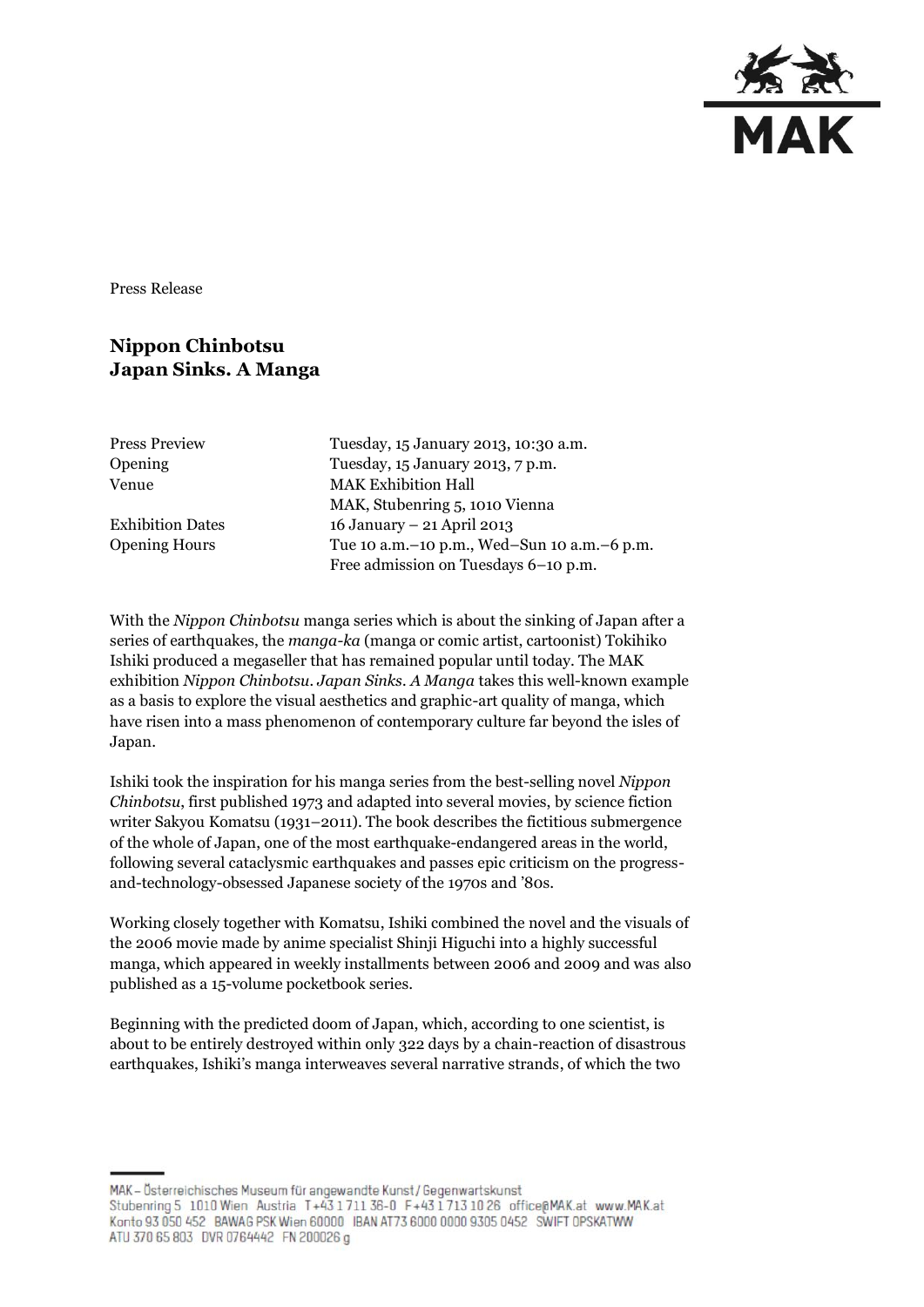

most important address the questions of if— and how—the Japanese population can be evacuated and eventually rescued, as well as of how the threatening uncontrollable destruction of a high-technology nation might be averted. Unlike the movie, the manga has no happy ending—Japan goes under.

The MAK exhibition focuses on the graphic-art qualities of *Nippon Chinbotsu*. The genesis of this manga is traced through original drawings, from the first sketches of ideas to the different stages of the fine drawings and to the printed weekly comicstrip sequels. Animated films make it possible to "look over Ikishi's shoulder" and to witness the meticulousness and patience with which he developed his manga. Selected blown-up graphic-art prints bring out the filmic element of the originally much smaller comic strips.

Born in Tokyo, Ishiki first made a name for himself as a sports manga artist. His breakthrough was a series named *Derby Jockey* (1999–2004), which made him a successful manga artist known well beyond the borders of Japan. What characterizes his manga drawing is his free and dynamic pencil work; there is hardly another artist who could have rendered the earthquakes with such graphic and visceral impressiveness.

Based on the theory that manga, like formerly ukiyo-e, Japanese colored woodblock prints, have an influence on the development of visual culture, the MAK Asia Collection has worked for years on building its own collection of manga. After UAAAAA!!! MANGA. On the Aesthetics of a Trash Culture (2005), Nippon *Chinbotsu. Japan sinks. A Manga* now is the second exhibition in which the MAK puts the focus on manga as a possible artistic expression beyond "official art".

Press materials and photos are available for download at MAK.at/press.